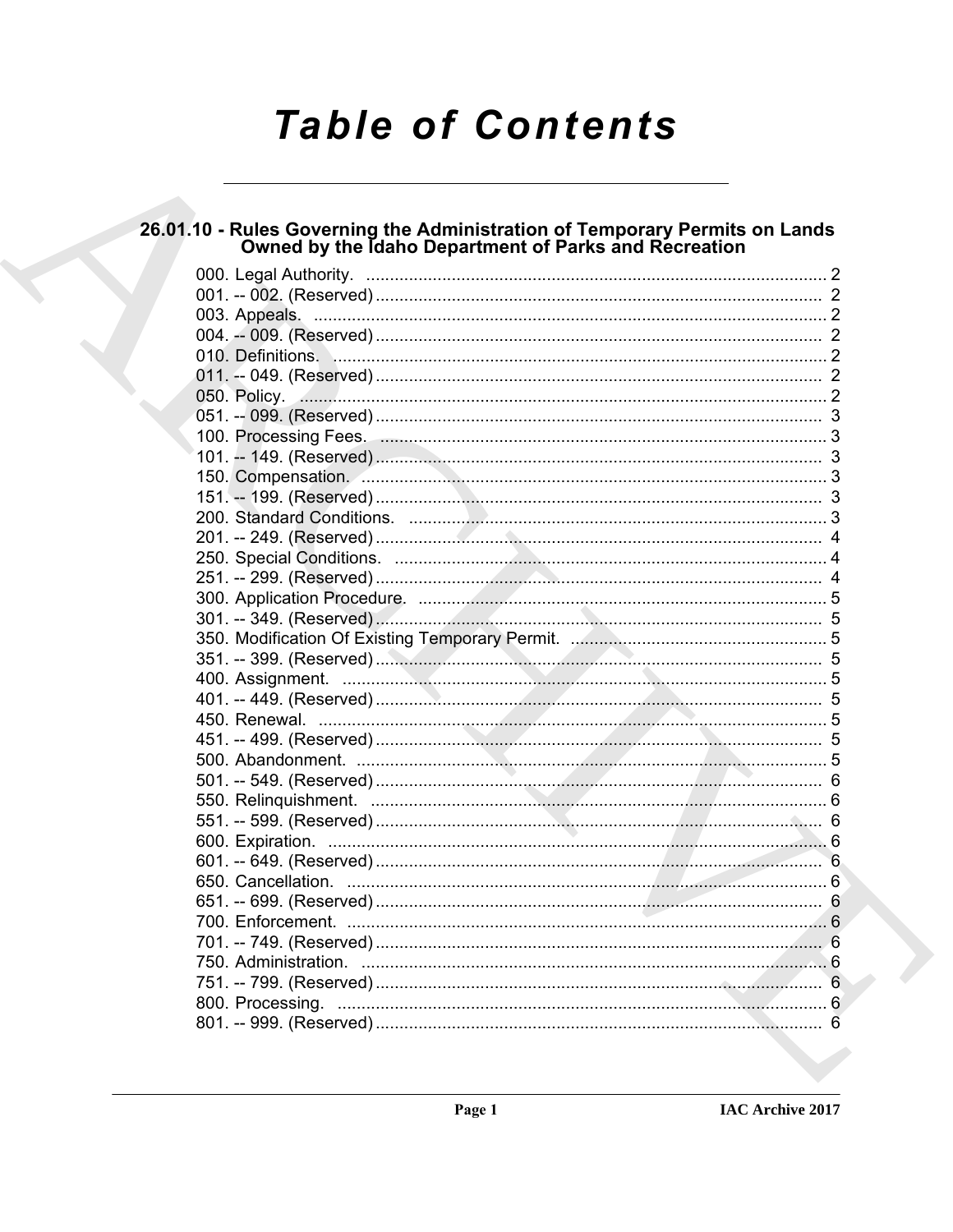#### **IDAPA 26 TITLE 01 CHAPTER 10**

### <span id="page-1-0"></span>**26.01.10 - RULES GOVERNING THE ADMINISTRATION OF TEMPORARY PERMITS ON LANDS OWNED BY THE IDAHO DEPARTMENT OF PARKS AND RECREATION**

#### <span id="page-1-1"></span>**000. LEGAL AUTHORITY.**

These rules set forth procedures concerning the issuance of temporary permits on all lands owned by the Idaho Department of Parks and Recreation. Requests for permits on lands administered, but not owned by IDPR must be made directly to the land owner. These rules are promulgated pursuant to Idaho Code Section 67-4223(a) and shall be construed in a manner consistent with the duties and responsibilities of the Idaho Park and Recreation Board as set forth in Idaho Code Title 67, Chapter 42. These rules shall not be construed as affecting any valid existing rights.

 $(7-1-93)$ 

#### <span id="page-1-2"></span>**001. -- 002. (RESERVED)**

#### <span id="page-1-3"></span>**003. APPEALS.**

**26.01.10 - RULES GOVERNING THE DAMO DEFARTMENT OF TEMPORARY PERMITS ON LANDS<br>
26.01.10 - GUVENING THE DAMO DEFARTMENT OF PARKS AND RECREATION<br>
1990. ILLIGAT AUTIONITY: consuming the issues of temporary permits on all lan** A person aggrieved by a decision of the Director under these rules may submit a written request to appear before the Board pursuant to IDAPA 26.01.01.250, "Rules of Administrative Procedure of the Idaho Park and Recreation Board," but must do so within thirty (30) days after receipt of written notice of the Director's decision. Decisions to grant or deny a temporary permit are within the absolute discretion of the Board, and no appeal may be taken therefrom. (7-1-93) therefrom. (7-1-93)

<span id="page-1-4"></span>**004. -- 009. (RESERVED)**

<span id="page-1-8"></span><span id="page-1-5"></span>**010. DEFINITIONS.**

**01. Board**. The Idaho Park and Recreation Board or such representative as may be designated by the (7-1-93)  $\beta$ board. (7-1-93)

<span id="page-1-11"></span><span id="page-1-10"></span><span id="page-1-9"></span>**02. Department and IDPR**. The Idaho Department of Parks and Recreation. (7-1-93)

**03. Director**. The Director of the Idaho Department of Parks and Recreation or such representative as lesignated by the Director. (7-1-93) may be designated by the Director.

**04. Grantee**. The party to whom a temporary permit is granted and their assigns and successors in interest. (7-1-93)

<span id="page-1-15"></span><span id="page-1-14"></span><span id="page-1-13"></span><span id="page-1-12"></span>**05.** Grantor. The State of Idaho and its assigns and successors in interest. (7-1-93)

**06. Park Manager**. The person responsible for administering and supervising a specific state park area, or department owned land not yet a state park, as designated by the Director of the Idaho Department of Parks and Recreation. (7-1-93)

**07. Person**. An individual, partnership, association, or corporation qualified to do business in the state of Idaho, and any federal, state, county or local unit of government. (7-1-93)

<span id="page-1-16"></span>**08. Temporary Permit**. An instrument authorizing a temporary use of IDPR owned land for the construction, operation and maintenance of specific typically linear elements including but not limited to power and telephone lines, roadways, driveways, sewer lines, natural gas lines and water lines. telephone lines, roadways, driveways, sewer lines, natural gas lines and water lines.

# <span id="page-1-6"></span>**011. -- 049. (RESERVED)**

# <span id="page-1-17"></span><span id="page-1-7"></span>**050. POLICY.**

<span id="page-1-18"></span>**01.** Issuing Authority. Temporary permits are issued by the Director in lieu of easements, and shall be for all activities on or over IDPR owned land. (7-1-93) required for all activities on or over IDPR owned land.

**Section 000 Page 2**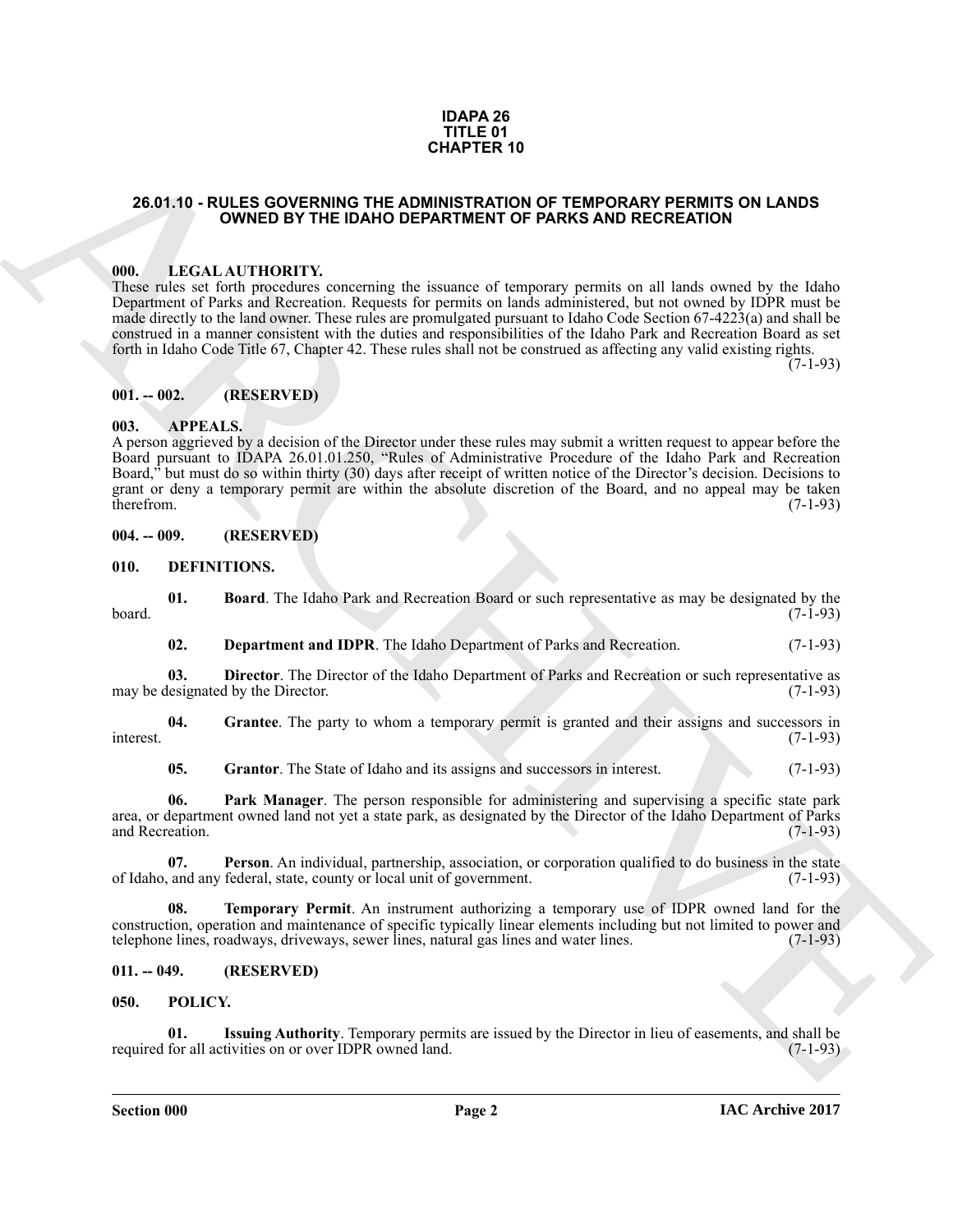### *IDAHO ADMINISTRATIVE CODE IDAPA 26.01.10 - Administration of Temporary Permits on Department of Parks and Recreation Lands Owned by the Dept. of Parks and Recreation*

<span id="page-2-14"></span>**02.** Discretion. The Board retains absolute discretion to grant or withhold a temporary permit on land which it owns. (7-1-93) which it owns.  $(7-1-93)$ 

<span id="page-2-12"></span>**03. Consent Required**. Temporary permits, their amendment, renewal and assignment and all subsequent actions are not valid without the written consent of the Director. (7-1-93)

<span id="page-2-15"></span>**04. Modifications**. Temporary permits and subsequent modifications, assignments and renewals require a formal application, and payment of a processing fee to reimburse the agency for staff time devoted to processing the request.  $(7-1-93)$ 

<span id="page-2-16"></span>**05. Purpose Compatible**. The purpose for which the temporary permit is sought must not interfere existing or anticipated values, objectives, or operation of department owned lands. (7-1-93) with the existing or anticipated values, objectives, or operation of department owned lands.

<span id="page-2-13"></span><span id="page-2-11"></span>**Compensation**. An appropriate compensation for use of department-owned lands, as set out in Section 150 of this chapter, shall be paid to the IDPR in cash or in the form of offsetting benefits to be determined by the Director. (7-1-93) the Director.  $(7-1-93)$ 

*Great from the Theorem State Content of the Content of the Content of the Content of the Content of the Content of the Content of the Content of the Content of the Content of the Content of the Content of the Content of* **07. Control**. At all times the control of gates, roads and park lands shall be retained by the State. The permit granted shall be for the Grantee's use only, shall be revocable for cause, shall be issued for a specific period of time, not to exceed ten (10) years, but usually five (5) years or less, and shall automatically expire if not used for a period of one (1) year.  $(7-1-93)$ 

# <span id="page-2-0"></span>**051. -- 099. (RESERVED)**

#### <span id="page-2-19"></span><span id="page-2-17"></span><span id="page-2-1"></span>**100. PROCESSING FEES.**

**01. Issuance or Modification**. The processing fee for a new temporary permit, or modification of an existing temporary permit, is one-hundred dollars (\$100), which must be received from all applicants before processing can proceed. The processing fees are designed to offset processing costs and are nonrefundable. (7-1-93)

<span id="page-2-18"></span>Assignment or Renewal. The processing fee for assignment or renewal of an existing temporary permit is twenty-five dollars (\$25), and must be received before processing can proceed. The processing fees are designed to offset processing costs and are nonrefundable. (7-1-93) designed to offset processing costs and are nonrefundable.

# <span id="page-2-2"></span>**101. -- 149. (RESERVED)**

#### <span id="page-2-10"></span><span id="page-2-6"></span><span id="page-2-3"></span>**150. COMPENSATION.**

**01. Payable in Advance**. Cash compensation for the entire term of the temporary permit shall be from the applicant prior to issuance. (7-1-93) collected from the applicant prior to issuance.

<span id="page-2-7"></span>**02.** Cost per Acre. Cash compensation for a temporary permit shall be charged at a rate of fifty dollars (\$50) per acre of IDPR land utilized per year or any portion thereof, and shall be specified in the temporary permit.<br>Temporary permits of less than one (1) year in duration will not be prorated.  $(7-1-93)$ Temporary permits of less than one  $(1)$  year in duration will not be prorated.

<span id="page-2-8"></span>**Noncash Compensation**. Offsetting (non-cash) compensation for a temporary permit may be approved on an individual basis by the Director, and the terms of the agreement shall be outlined in the temporary permit.  $(7-1-93)$ permit.  $(7-1-93)$ 

<span id="page-2-9"></span>**04.** Nonrefundable. Compensation to IDPR for a temporary permit is non-refundable, except as set bsection 200.08 of this chapter. (7-1-93) out in Subsection 200.08 of this chapter.

#### <span id="page-2-4"></span>**151. -- 199. (RESERVED)**

#### <span id="page-2-20"></span><span id="page-2-5"></span>**200. STANDARD CONDITIONS.**

All temporary permits issued shall be subject to the following standard conditions: (7-1-93)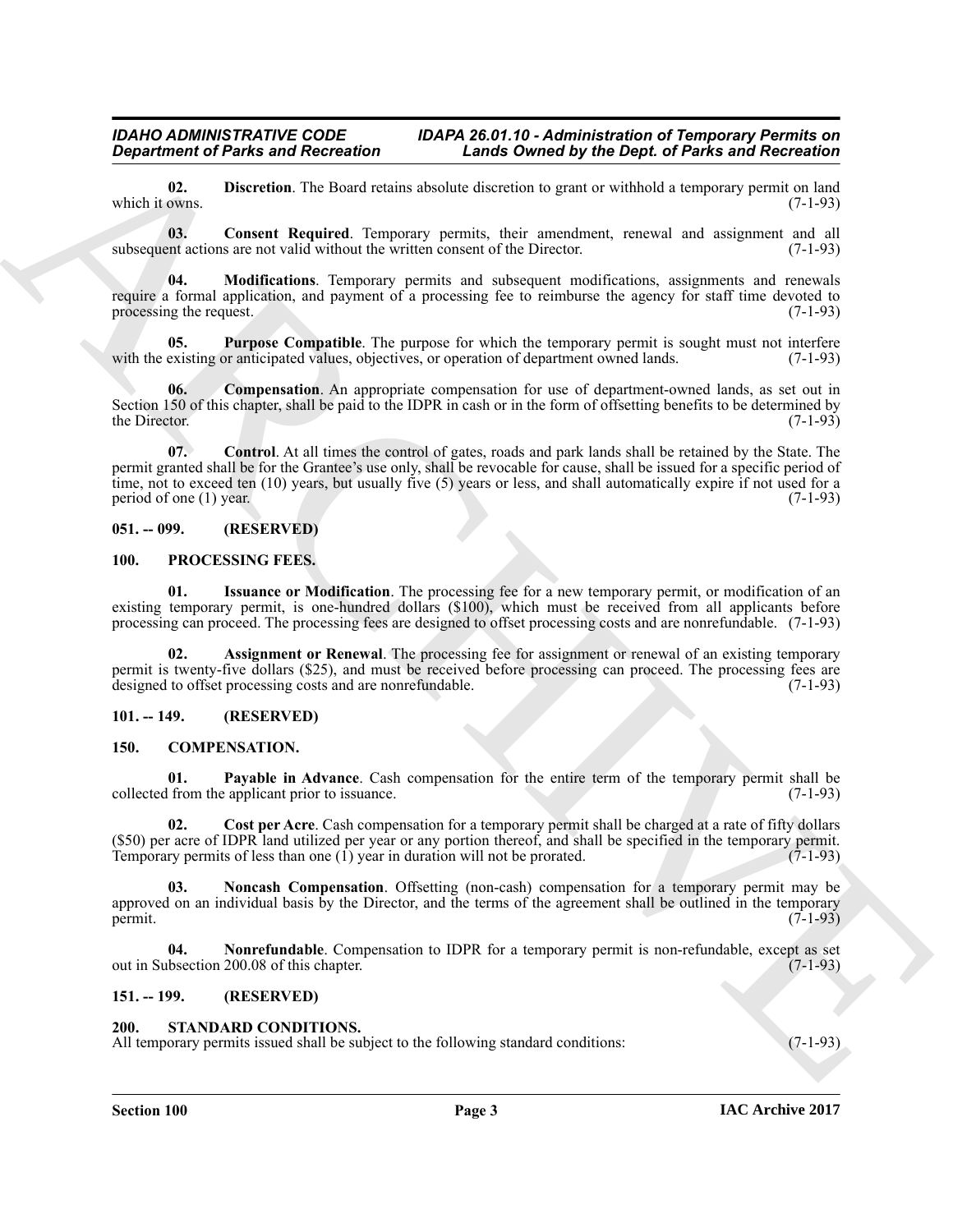# *IDAHO ADMINISTRATIVE CODE IDAPA 26.01.10 - Administration of Temporary Permits on*<br>Department of Parks and Recreation **I** Lands Owned by the Dept. of Parks and Recreation *Department of Parks and Recreation Lands Owned by the Dept. of Parks and Recreation*

<span id="page-3-11"></span>**01. Term Limited**. The use and term of a temporary permit is limited solely to that specifically stated (7-1-93) in the instrument.

<span id="page-3-12"></span>**02. Utilities**. Except under special circumstances with approval of the Director, all utilities shall be installed underground. (7-1-93)

<span id="page-3-6"></span>**03. Construction, Operation and Maintenance**. The Grantee shall construct, maintain and operate at Grantee's sole expense the facility for which the temporary permit is granted, and maintain the permit site in a condition satisfactory to the Park Manager. (7-1-93)

<span id="page-3-5"></span>**04. Compliance with Laws**. The Grantee will comply with all applicable state and local laws, rules, and ordinances, including but not limited to: State fire laws and all rules of the State Land Board pertaining to forest and watershed protection, and with the Stream Channel Protection Act as designated in Chapter 38, Title 42 of the Idaho Code. (7-1-93) Idaho Code. (7-1-93)

<span id="page-3-13"></span>**05.** Wetlands. The Grantee will comply with all State and Federal statutes, rules, and regulations g to wetlands protection. (7-1-93) pertaining to wetlands protection.

<span id="page-3-8"></span>**06. Land and Water Conservation Fund**. Temporary permits on land located within Land and Water Conservation Fund 6(f) boundaries, their amendment, renewal, assignment and all subsequent actions shall be subject to the terms and the requirements of the Land and Water Conservation Fund Act of 1965 (P.L. 88-578, 16 U.S.C.S. Section 4601-4 et seq.).  $(7-1-93)$ 

<span id="page-3-14"></span><span id="page-3-7"></span>**07. Hold Harmless**. The Grantee, its agents and contractors shall indemnify and hold harmless the Department, the state of Idaho and its representatives against and from any and all demands, claims or liabilities of every nature whatsoever, arising directly or indirectly from or in any way connected with the use authorized under the temporary permit. (7-1-93) temporary permit.

**Equivalent of Pairs and Recreation**<br>
In the multiplet of the same Recreation<br>
In the multiplet of the same Recreation<br>
In the same Recreation of the same Recreation of the same Recreation of the same Recreation<br>
In the s **08. Withdrawal for Park Use**. Should the land be needed for park development or recreation use, the Director reserves the right to order the change of location or the removal of any structure(s) or facility(ies) authorized by a temporary permit at any time. Any such change or removal will be made at the sole expense of the Grantee, its successors or assigns. When a temporary permit is terminated prior to its stated expiration date pursuant to this provision, the grantee will receive a pro-rata refund of compensation paid. (7-1-93)

<span id="page-3-9"></span>**09. Permits Not Exclusive**. The temporary permit is not exclusive to the Grantee, and shall not prohibit the Department from granting other permits or franchise rights of like or other nature to other public or private entities, nor shall it prevent the Department from using or constructing roads and structures over or near the lands encompassed by the temporary permit, or affect the Department's right to full supervision or control over any or all lands which are part of the temporary permit. (7-1-93)

<span id="page-3-4"></span>**10. Cancellation**. The Director may cancel the temporary permit or amend any of the conditions of the temporary permit if the Grantee fails to comply with any or all of the provisions, or requirements set forth or through willful or unreasonable neglect, fails to heed or comply with notices given. (7-1-93)

<span id="page-3-10"></span>**11. Removal of Facilities**. Upon termination of the temporary permit for any reason including cancellation, expiration, or relinquishment, the Grantee shall have thirty (30) days from the date of termination to remove any facilities and improvements constructed by the Grantee, and shall restore the permit site to the satisfaction of the Park Manager. Upon written request, and for good cause shown, the Director may allow a reasonable additional time for the removal of improvements and facilities and the restoration of the site. (7-1-93)

# <span id="page-3-0"></span>**201. -- 249. (RESERVED)**

#### <span id="page-3-3"></span><span id="page-3-1"></span>**250. SPECIAL CONDITIONS.**

Special conditions addressing unique situations may be included in the temporary permit to protect natural or park resources, or to safeguard public health, safety or welfare. (7-1-93) resources, or to safeguard public health, safety or welfare.

### <span id="page-3-2"></span>**251. -- 299. (RESERVED)**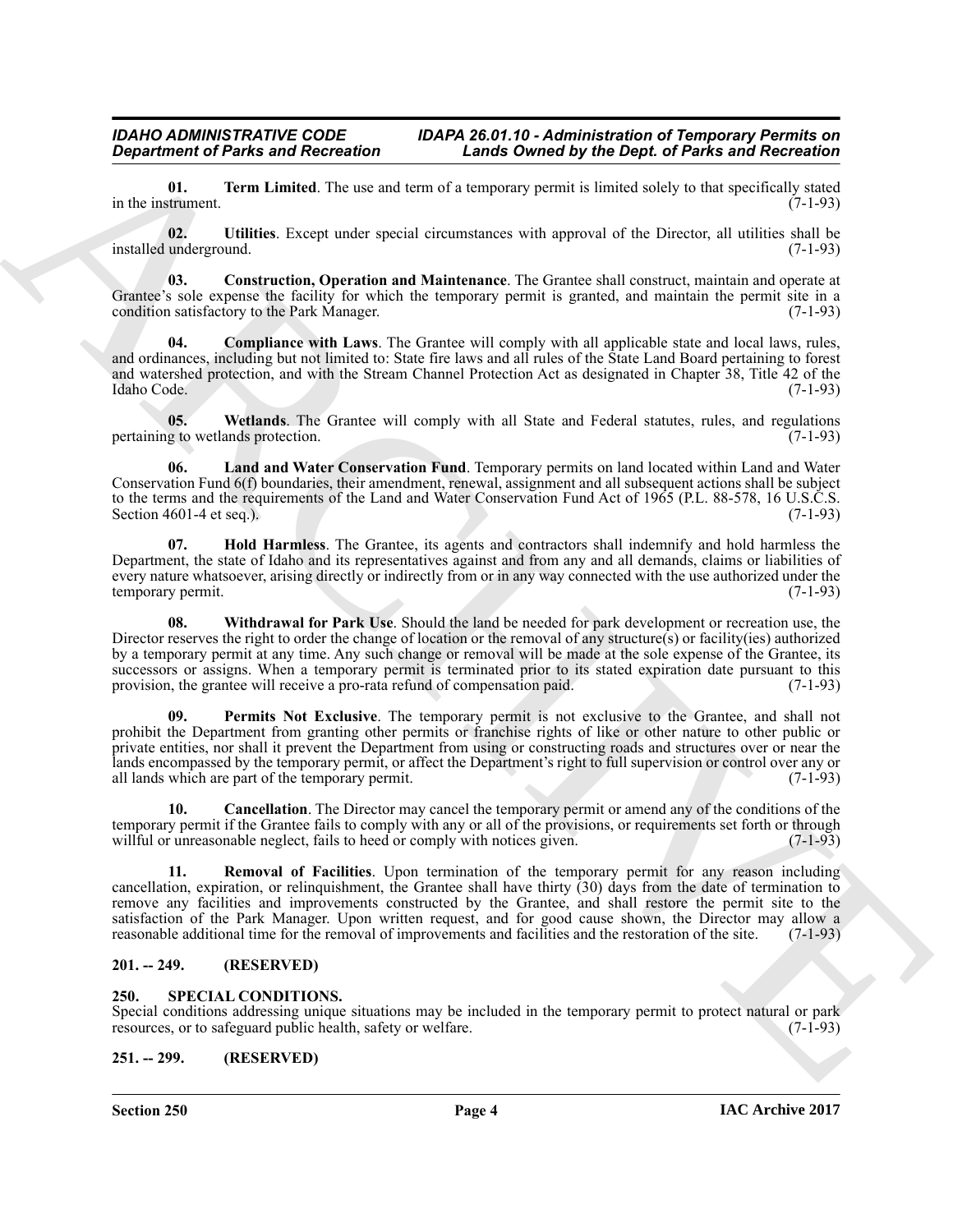#### <span id="page-4-0"></span>**300. APPLICATION PROCEDURE.**

<span id="page-4-12"></span><span id="page-4-10"></span>

| 01. | <b>Contents of Application.</b> A temporary permit application shall contain: | $(7-1-93)$ |
|-----|-------------------------------------------------------------------------------|------------|
| a.  | A Temporary Permit Application/Action form;                                   | $(7-1-93)$ |
|     | A plat of the proposed permit location;                                       | $(7-1-93)$ |

<span id="page-4-13"></span>**c.** The appropriate application fee; (7-1-93)

**d.** An acceptable written legal description based on a survey of the centerline, or a metes and bounds survey of the temporary permit tract. The survey shall be performed by a Registered Professional Land Surveyor as required by Idaho Code Section 54-1229. required by Idaho Code Section 54-1229.

**02. Engineering Certification**. As required in Section 58-601, Idaho Code, for any application for a ditch, canal or reservoir, the plats and field notes shall be certified by the engineer under whose direction such surveys or plans were made and four (4) copies filed with the Department and one (1) copy with the Director, Idaho Department of Water Resources. (7-1-93)

<span id="page-4-11"></span>**03. Application Submission**. Temporary permit applications shall be submitted to the Park Manager of the park in which the permit is requested. The Park Manager will forward it for processing as outlined in Section 800. of this chapter.  $(7-1-93)$ 800.  $\hat{\text{o}}$ f this chapter.

# <span id="page-4-1"></span>**301. -- 349. (RESERVED)**

#### <span id="page-4-15"></span><span id="page-4-2"></span>**350. MODIFICATION OF EXISTING TEMPORARY PERMIT.**

A modification of an existing temporary permit shall be processed in the same manner as a new application. Modification includes change of use, enlarging the permit area, or changing the location of the permit area. Modification does not include ordinary maintenance, repair, or replacement of existing facilities. (7-1-93)

#### <span id="page-4-3"></span>**351. -- 399. (RESERVED)**

#### <span id="page-4-14"></span><span id="page-4-4"></span>**400. ASSIGNMENT.**

Temporary Permits issued by the Director cannot be assigned without the approval of the Director. To request approval of an assignment, the Assignor and Assignee shall complete the Department's standard Temporary Permit Application/Action form and forward it and the assignment fee to the Park Manager, for processing as outlined in Section 800 of this chapter. (7-1-93) Section 800 of this chapter.

## <span id="page-4-5"></span>**401. -- 449. (RESERVED)**

#### <span id="page-4-16"></span><span id="page-4-6"></span>**450. RENEWAL.**

Renewal of temporary permits may be sought by completing a Temporary Permit Application/Action form and forwarding it together with the renewal fee to the Park Manager for processing as outlined in Section 800 of this chapter. Renewal applications must be submitted at least forty-five  $(45)$  days prior to the expiration date of the temporary permit.  $(7-1-93)$ temporary permit.

#### <span id="page-4-7"></span>**451. -- 499. (RESERVED)**

#### <span id="page-4-9"></span><span id="page-4-8"></span>**500. ABANDONMENT.**

**Equivariant of Parks and Recreation**<br> **ARCHIVE CONVENTION CONTINUES**<br> **ARCHIVE CONVENTION CONTINUES**<br> **ARCHIVE CONVENTION CONTINUES**<br> **ARCHIVE CONVENTION CONTINUES**<br> **ARCHIVE CONVENTION CONTINUES**<br> **ARCHIVE CONVENTION CO** A Temporary Permit not used for the purpose for which it was granted for a period of one (1) year is presumed abandoned and shall automatically terminate. The Director shall notify the Grantee in writing of the termination. The Grantee shall have thirty (30) days from the date of the written notice to reply in writing to the Director to show cause why the Temporary Permit should be reinstated. Within thirty (30) days of receipt of the statement to show cause, the Director shall notify the Grantee in writing as to the Director's decision concerning reinstatement. The Grantee shall have thirty (30) days after receipt of the Director's decision to request to appear before the board as outlined in Section 003 of this chapter. Removal of property from and restoration of the site is governed by Subsection 200.11 of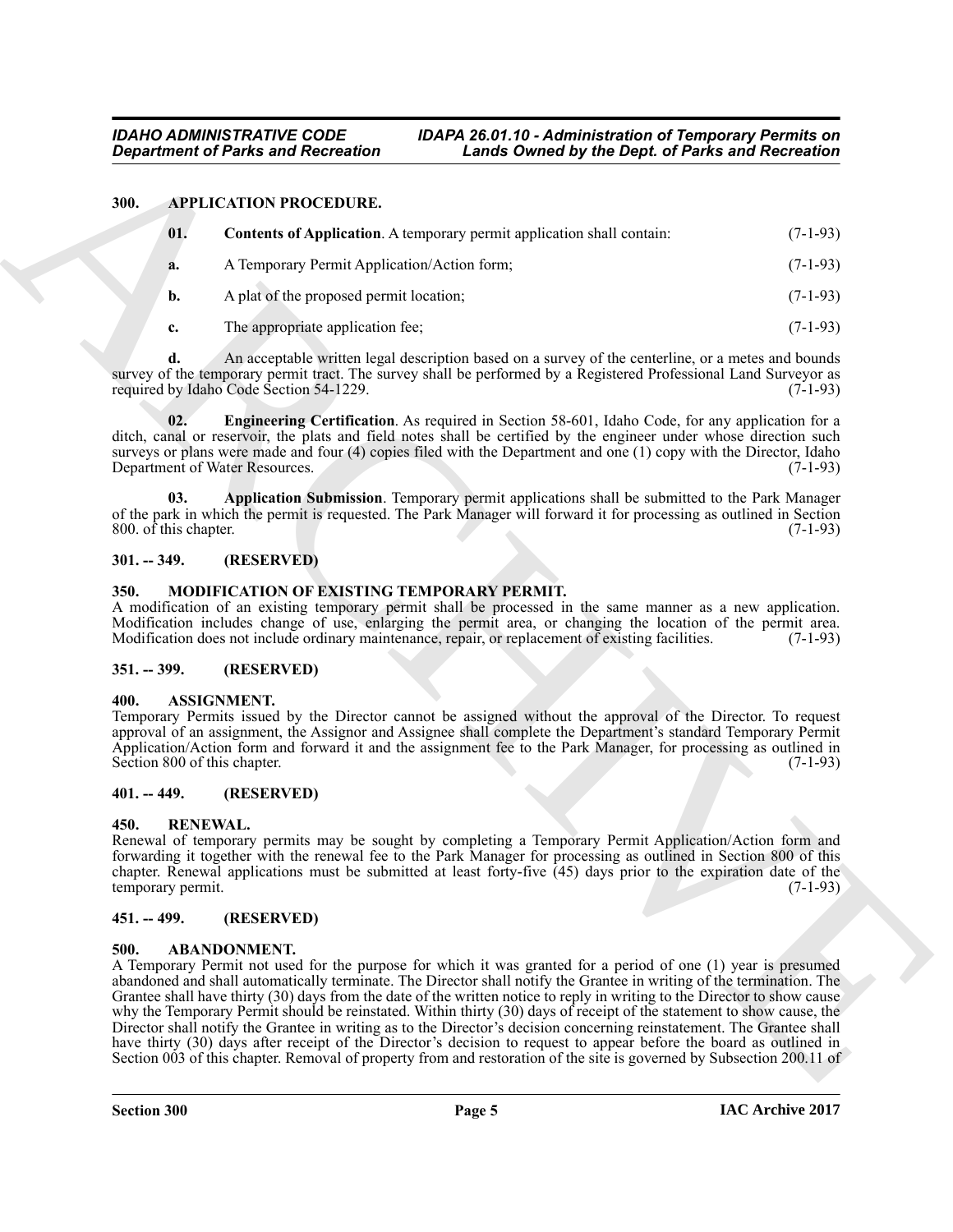this chapter.  $(7-1-93)$ 

<span id="page-5-0"></span>**501. -- 549. (RESERVED)**

#### <span id="page-5-24"></span><span id="page-5-1"></span>**550. RELINQUISHMENT.**

The Grantee may voluntarily relinquish a temporary permit any time by submitting a Temporary Permit Application/ Action Form to the Park Manager. Upon relinquishment, removal of property from and restoration of the site is governed by Subsection 200.11 of this chapter. (7-1-93)

#### <span id="page-5-2"></span>**551. -- 599. (RESERVED)**

#### <span id="page-5-19"></span><span id="page-5-3"></span>**600. EXPIRATION.**

Upon expiration, and absent a request for renewal of the temporary permit, removal of property from and restoration of the site is governed by Subsection 200.11 of this chapter. (7-1-93) of the site is governed by Subsection 200.11 of this chapter.

#### <span id="page-5-4"></span>**601. -- 649. (RESERVED)**

#### <span id="page-5-17"></span><span id="page-5-5"></span>**650. CANCELLATION.**

The Director may cancel a temporary permit if the Grantee fails to comply with any or all of its provisions, terms, conditions, or rules; or through willful or unreasonable neglect, fails to heed or comply with notices given. (7-1-93)

#### <span id="page-5-6"></span>**651. -- 699. (RESERVED)**

#### <span id="page-5-18"></span><span id="page-5-7"></span>**700. ENFORCEMENT.**

Should it become necessary to enforce the terms of a temporary permit in a court of law and the Grantor prevails, the Grantee shall pay all costs and fees.

# <span id="page-5-8"></span>**701. -- 749. (RESERVED)**

#### <span id="page-5-13"></span><span id="page-5-9"></span>**750. ADMINISTRATION.**

<span id="page-5-14"></span>**01. Bureau Responsible**. The IDPR Development Bureau shall be responsible for uniform statewide ration of all IDPR temporary permits. (7-1-93) administration of all IDPR temporary permits.

<span id="page-5-15"></span>**02. Disposition of Fees**. All processing and compensation fees collected from applicants shall be sent cal section for deposit into the appropriate account. (7-1-93) to the fiscal section for deposit into the appropriate account.

<span id="page-5-16"></span>**03. Status Report**. The IDPR Development Bureau shall maintain an up-to-date status report on all temporary permits issued. (7-1-93)

#### <span id="page-5-10"></span>**751. -- 799. (RESERVED)**

#### <span id="page-5-22"></span><span id="page-5-20"></span><span id="page-5-11"></span>**800. PROCESSING.**

**Equivariant of Parks and Recreation**<br>
Actual Constraints Constraints (1974)<br>
SM and the same of Recreation<br>
SM and FRIEND (RST-RVTH)<br>
SM and Extend the same of the same of the same of the same of parks for the same of th **01. Receipt of Application**. Upon receipt of a properly filed Temporary Permit Application/Action form and the appropriate application fee, the Park Manager shall review the application and forward it, together with his comments, to the Region Supervisor. The Region Supervisor shall review the application and forward his comments along with the Temporary Permit Application/Action package, to the Chief, Development Bureau, IDPR for processing. (7-1-93) for processing.

<span id="page-5-23"></span>**02. Time**. Processing of Temporary Permit Application/Action Forms shall not exceed one hundred twenty (120) days from the date of acceptance of a complete application by the Park Manager. Applications not acted<br>on within one hundred twenty (120) days are deemed denied. (7-1-93) on within one hundred twenty  $(120)$  days are deemed denied.

<span id="page-5-21"></span>**03.** Notification. All applicants shall be notified in writing, by the development bureau chief, of the or denial of their application. (7-1-93) approval or denial of their application.

#### <span id="page-5-12"></span>**801. -- 999. (RESERVED)**

**Section 550 Page 6**

*Department of Parks and Recreation Lands Owned by the Dept. of Parks and Recreation*